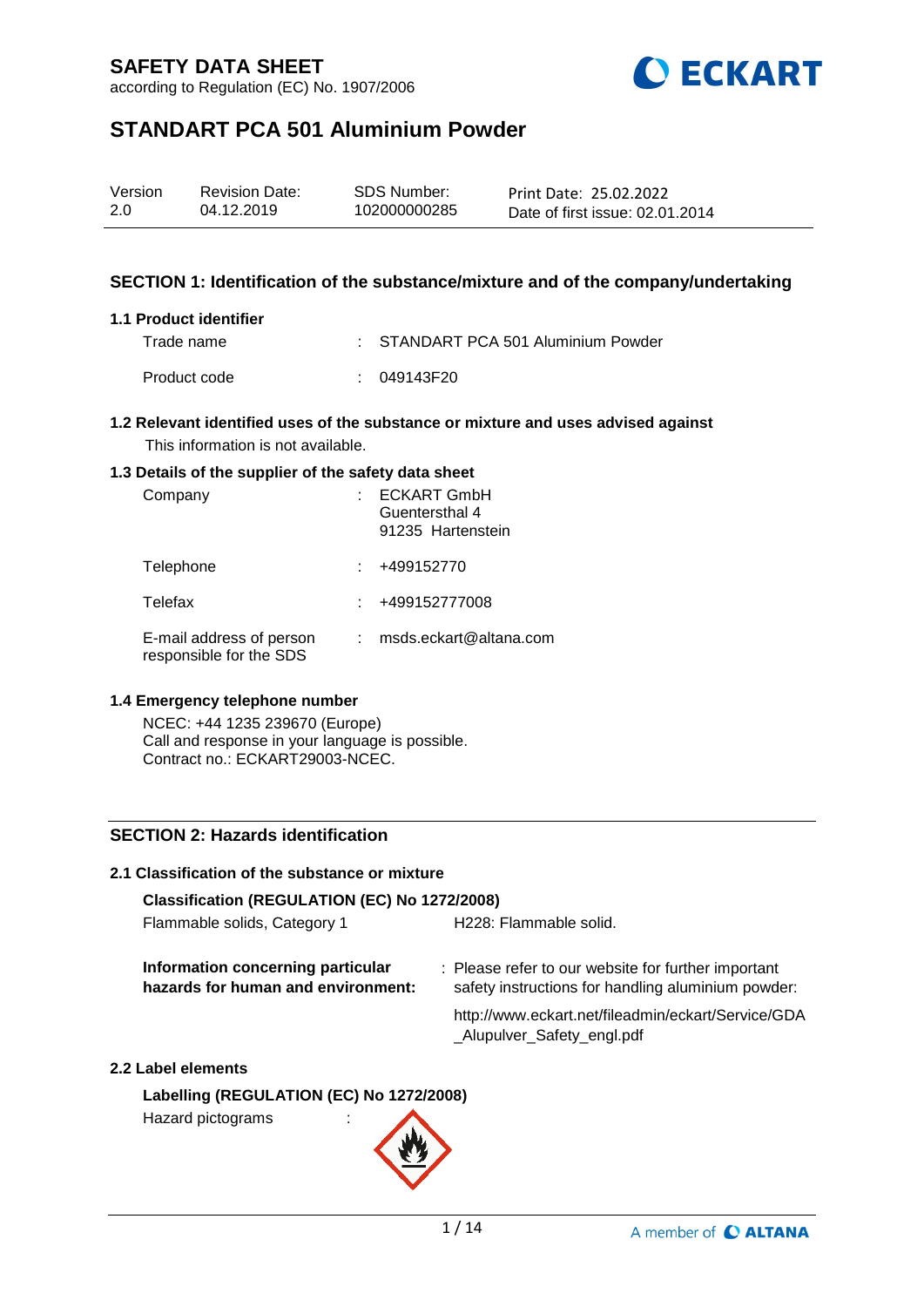according to Regulation (EC) No. 1907/2006



# **STANDART PCA 501 Aluminium Powder**

| Version<br>2.0 | <b>Revision Date:</b><br>04.12.2019 |   | <b>SDS Number:</b><br>102000000285     | Print Date: 25.02.2022<br>Date of first issue: 02.01.2014                             |
|----------------|-------------------------------------|---|----------------------------------------|---------------------------------------------------------------------------------------|
|                |                                     |   |                                        |                                                                                       |
|                | Signal word                         | ÷ | Danger                                 |                                                                                       |
|                | <b>Hazard statements</b>            |   | H <sub>228</sub>                       | Flammable solid.                                                                      |
|                | Precautionary statements            |   | <b>Prevention:</b><br>P <sub>210</sub> | Keep away from heat/sparks/open                                                       |
|                |                                     |   | P <sub>240</sub>                       | flames/hot surfaces. No smoking.<br>Ground/bond container and receiving<br>equipment. |
|                |                                     |   | P <sub>241</sub>                       | Use explosion-proof electrical/ventilating/<br>lighting equipment.                    |
|                |                                     |   | P <sub>280</sub>                       | Wear protective gloves/ eye protection/ face<br>protection.                           |
|                |                                     |   | Response:                              |                                                                                       |
|                |                                     |   | P370 + P378                            | In case of fire: Use for extinction: Special<br>powder for metal fires.               |
|                |                                     |   | P370 + P378                            | In case of fire: Use for extinction: Dry sand.                                        |

#### **2.3 Other hazards**

None known.

### **SECTION 3: Composition/information on ingredients**

#### **3.1 Substances**

Substance name : aluminium powder (stabilised)

#### **Hazardous components**

| Chemical name                 | CAS-No.                    | Classification         | Concentration     |
|-------------------------------|----------------------------|------------------------|-------------------|
|                               | EC-No.                     | <b>REGULATION (EC)</b> | (% w/w)           |
|                               | Index-No.                  | No 1272/2008           |                   |
|                               | <b>Registration number</b> |                        |                   |
| aluminium powder (stabilised) | 7429-90-5                  | Flam. Sol. 1; H228     | $>= 50 - 5 = 100$ |
|                               |                            |                        |                   |
|                               | 231-072-3                  |                        |                   |
|                               | 013-002-00-1               |                        |                   |
|                               |                            |                        |                   |
|                               | 01-2119529243-45           |                        |                   |

For explanation of abbreviations see section 16.

### **SECTION 4: First aid measures**

| 4.1 Description of first aid measures |                                                               |
|---------------------------------------|---------------------------------------------------------------|
| General advice                        | Move the victim to fresh air.                                 |
|                                       | Move out of dangerous area.                                   |
| If inhaled                            | : If unconscious, place in recovery position and seek medical |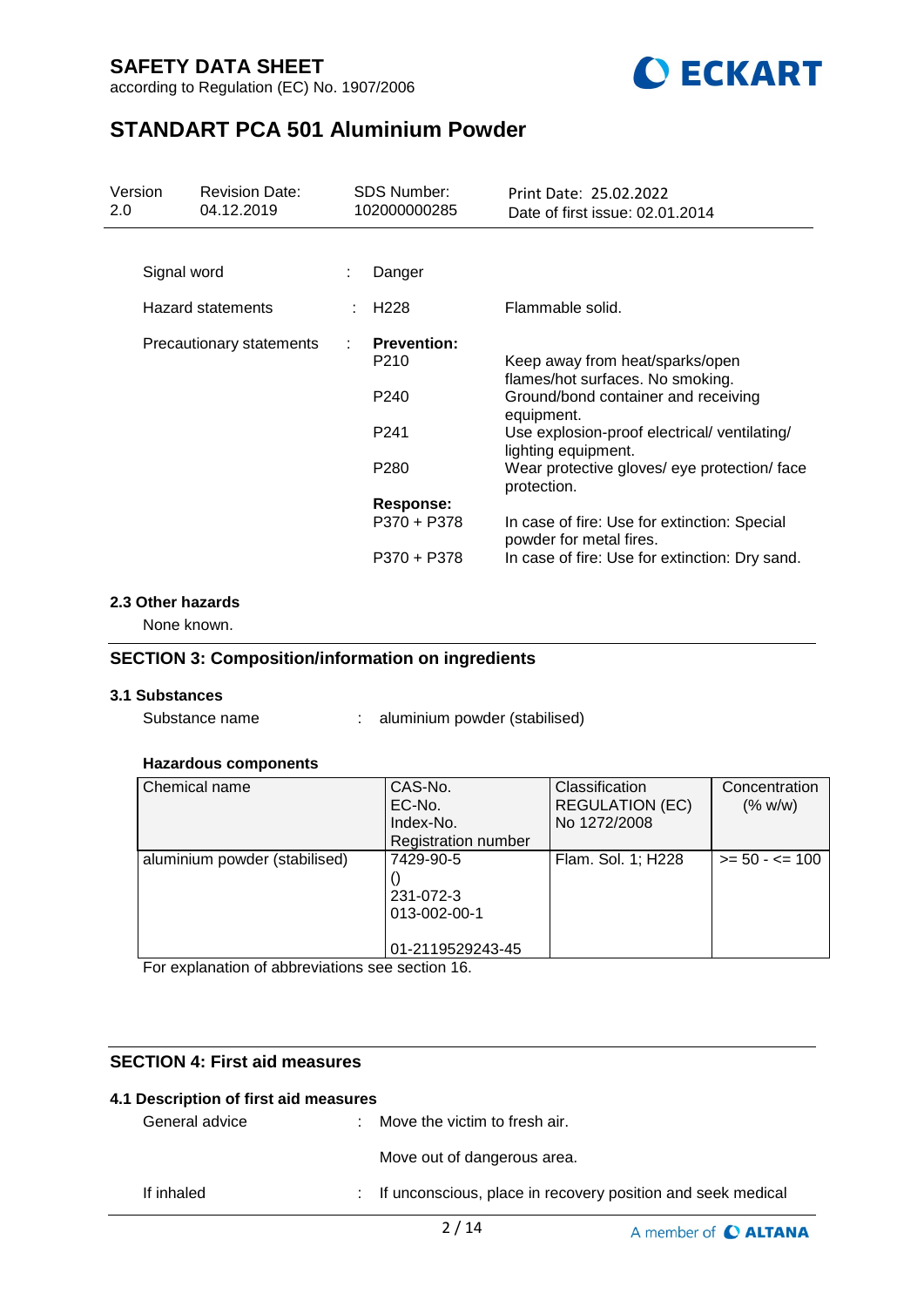according to Regulation (EC) No. 1907/2006



# **STANDART PCA 501 Aluminium Powder**

| Version<br>2.0 | <b>Revision Date:</b><br>04.12.2019 | <b>SDS Number:</b><br>102000000285 | Print Date: 25.02.2022<br>Date of first issue: 02.01.2014                                                                                    |
|----------------|-------------------------------------|------------------------------------|----------------------------------------------------------------------------------------------------------------------------------------------|
|                |                                     | advice.                            | If symptoms persist, call a physician.                                                                                                       |
|                | In case of skin contact             |                                    | Wash off immediately with soap and plenty of water.                                                                                          |
|                |                                     | If on clothes, remove clothes.     | If on skin, rinse well with water.                                                                                                           |
|                | In case of eye contact              | Remove contact lenses.             | Flush eyes with water as a precaution.<br>Keep eye wide open while rinsing.<br>If eye irritation persists, consult a specialist.             |
| If swallowed   |                                     | Keep respiratory tract clear.      | Do not give milk or alcoholic beverages.<br>Never give anything by mouth to an unconscious person.<br>If symptoms persist, call a physician. |

### **4.2 Most important symptoms and effects, both acute and delayed**

None known.

### **4.3 Indication of any immediate medical attention and special treatment needed**

This information is not available.

### **SECTION 5: Firefighting measures**

| 5.1 Extinguishing media                                   |                           |                                                                                                                                                      |
|-----------------------------------------------------------|---------------------------|------------------------------------------------------------------------------------------------------------------------------------------------------|
| Suitable extinguishing media :                            |                           | Dry sand<br>Special powder against metal fire                                                                                                        |
| Unsuitable extinguishing<br>media                         |                           | $\therefore$ ABC powder<br>Carbon dioxide (CO2)<br>Water<br>Foam                                                                                     |
| 5.2 Special hazards arising from the substance or mixture |                           |                                                                                                                                                      |
| Specific hazards during<br>firefighting                   | $\mathbb{R}^{\mathbb{Z}}$ | Contact with water liberates extremely flammable gas<br>(hydrogen).                                                                                  |
| 5.3 Advice for firefighters                               |                           |                                                                                                                                                      |
| Special protective equipment :<br>for firefighters        |                           | Wear self-contained breathing apparatus for firefighting if<br>necessary.                                                                            |
| Further information                                       |                           | Standard procedure for chemical fires.<br>Use extinguishing measures that are appropriate to local<br>circumstances and the surrounding environment. |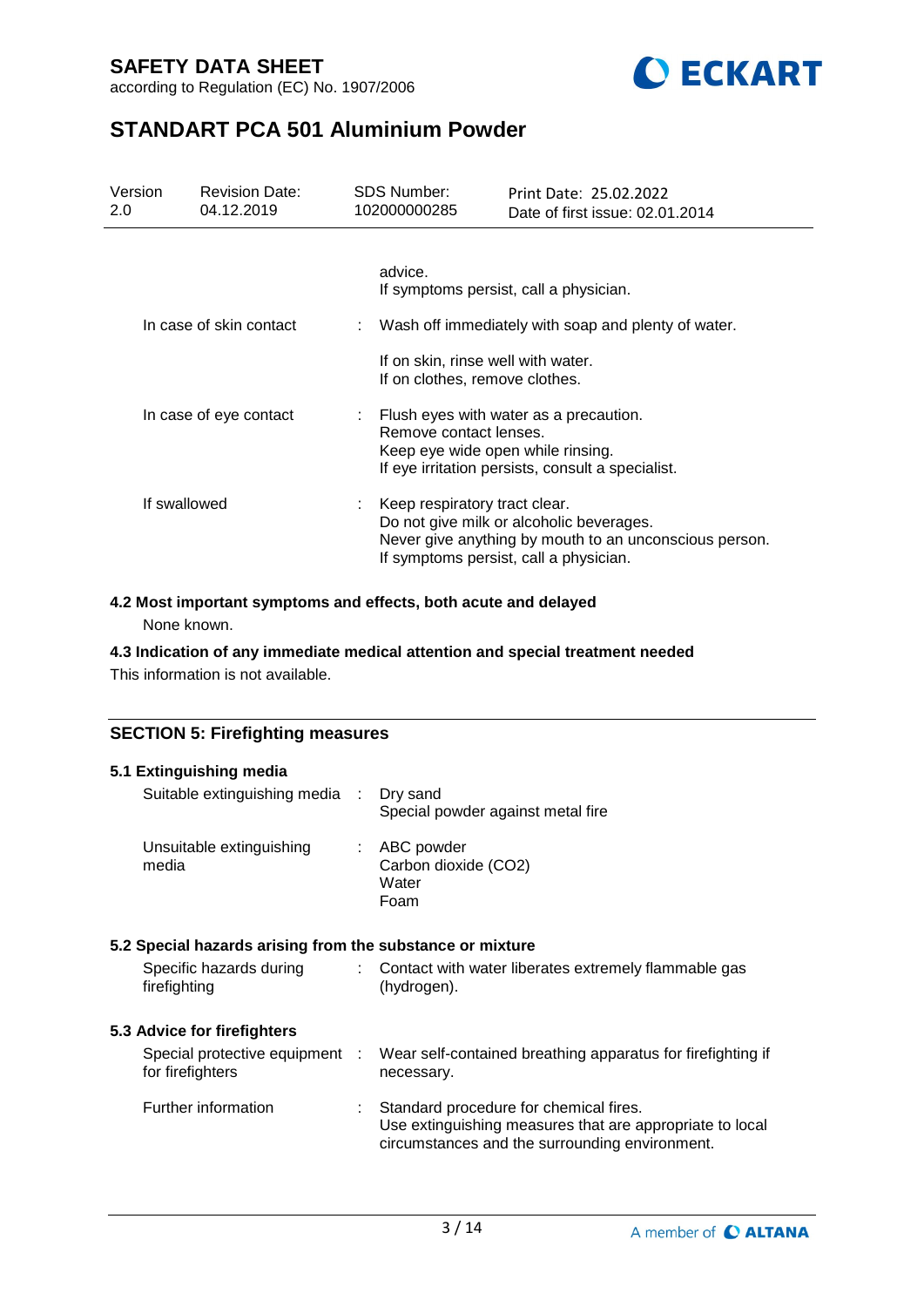according to Regulation (EC) No. 1907/2006



# **STANDART PCA 501 Aluminium Powder**

| Version | <b>Revision Date:</b> | SDS Number:  | Print Date: 25.02.2022          |
|---------|-----------------------|--------------|---------------------------------|
| 2.0     | 04.12.2019            | 102000000285 | Date of first issue: 02.01.2014 |

### **SECTION 6: Accidental release measures**

## **6.1 Personal precautions, protective equipment and emergency procedures** Personal precautions : Use personal protective equipment. Evacuate personnel to safe areas. Avoid dust formation. Remove all sources of ignition. **6.2 Environmental precautions** Environmental precautions : Prevent product from entering drains. Prevent further leakage or spillage if safe to do so. If the product contaminates rivers and lakes or drains inform respective authorities. **6.3 Methods and material for containment and cleaning up** Methods for cleaning up : Use mechanical handling equipment. Do not use a vacuum cleaner.

| Do not flush with water.                          |
|---------------------------------------------------|
| Keep in suitable, closed containers for disposal. |

#### **6.4 Reference to other sections**

For personal protection see section 8.

### **SECTION 7: Handling and storage**

| 7.1 Precautions for safe handling<br>Advice on safe handling<br>÷ | Avoid creating dust.<br>Routine housekeeping should be instituted to ensure that<br>dusts do not accumulate on surfaces.<br>Store away from heat.                                                                                                                              |
|-------------------------------------------------------------------|--------------------------------------------------------------------------------------------------------------------------------------------------------------------------------------------------------------------------------------------------------------------------------|
|                                                                   | For personal protection see section 8.<br>Smoking, eating and drinking should be prohibited in the<br>application area.<br>Dispose of rinse water in accordance with local and national<br>regulations.                                                                        |
| Advice on protection against<br>fire and explosion                | Use explosion-proof equipment. During processing, dust may<br>form explosive mixture in air. Take measures to prevent the<br>build up of electrostatic charge. When transferring from one<br>container to another apply earthing measures and use<br>conductive hose material. |
|                                                                   | Keep away from open flames, hot surfaces and sources of<br>ignition.                                                                                                                                                                                                           |
| Hygiene measures                                                  | Wash hands before breaks and at the end of workday.                                                                                                                                                                                                                            |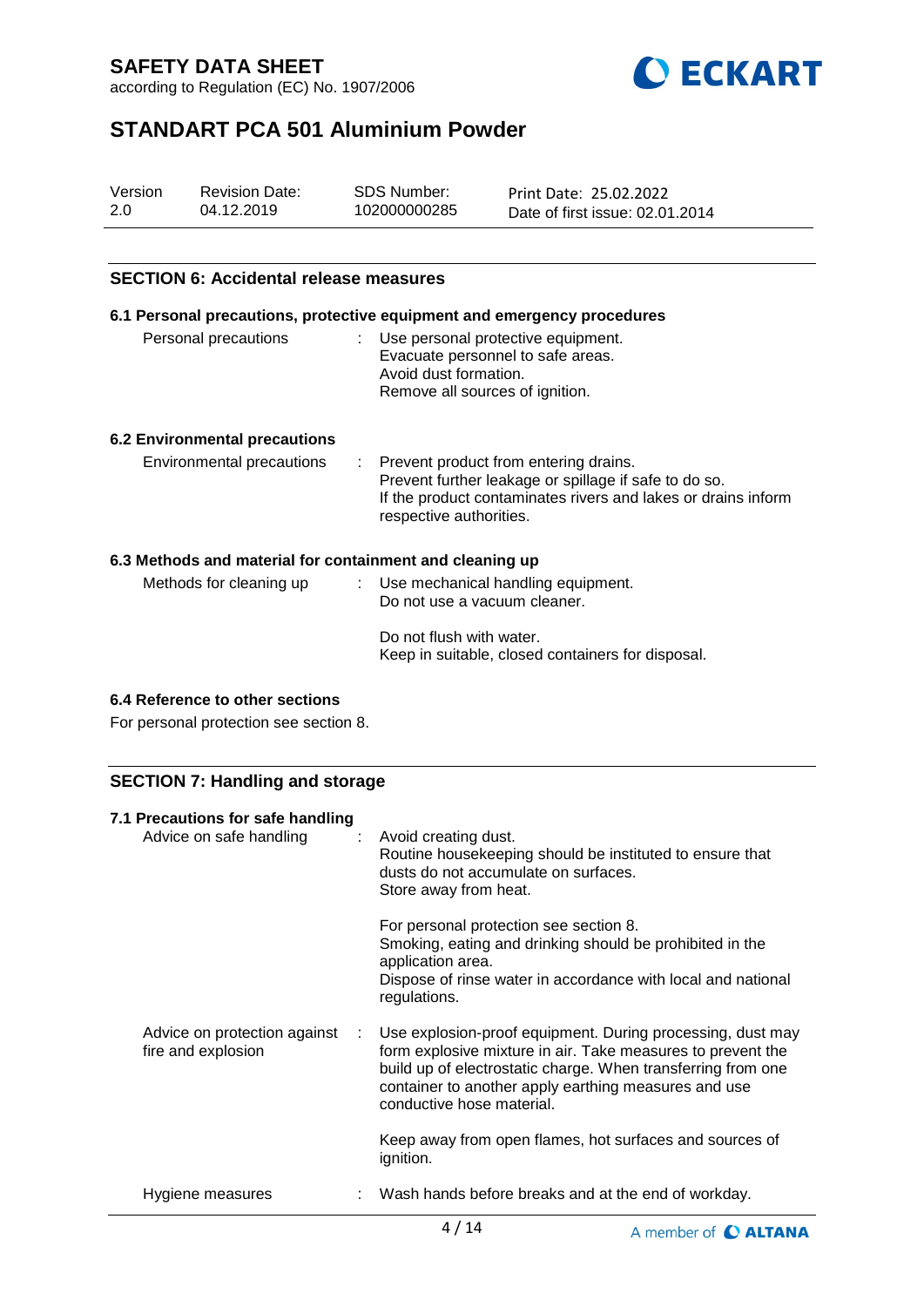according to Regulation (EC) No. 1907/2006



# **STANDART PCA 501 Aluminium Powder**

| Version | <b>Revision Date:</b> | <b>SDS Number:</b> | Print Date: 25.02.2022          |
|---------|-----------------------|--------------------|---------------------------------|
| 2.0     | 04.12.2019            | 102000000285       | Date of first issue: 02.01.2014 |

#### **7.2 Conditions for safe storage, including any incompatibilities**

| Requirements for storage<br>areas and containers |    | Earthing of containers and apparatuses is essential. Reaction<br>with water liberates extremely flammable gas (hydrogen) Use<br>explosion-proof equipment. Store in original container. Keep<br>containers tightly closed in a cool, well-ventilated place. Keep<br>away from sources of ignition - No smoking. Keep container<br>closed when not in use.<br>No smoking. Keep container tightly closed in a dry and well-<br>ventilated place. Electrical installations / working materials |
|--------------------------------------------------|----|---------------------------------------------------------------------------------------------------------------------------------------------------------------------------------------------------------------------------------------------------------------------------------------------------------------------------------------------------------------------------------------------------------------------------------------------------------------------------------------------|
|                                                  |    | must comply with the technological safety standards.                                                                                                                                                                                                                                                                                                                                                                                                                                        |
| Further information on<br>storage conditions     |    | Protect from humidity and water.                                                                                                                                                                                                                                                                                                                                                                                                                                                            |
| Advice on common storage                         | t. | Do not store together with oxidizing and self-igniting products.<br>Never allow product to get in contact with water during<br>storage.<br>Keep away from oxidizing agents, strongly alkaline and<br>strongly acid materials in order to avoid exothermic reactions.                                                                                                                                                                                                                        |
| Further information on<br>storage stability      |    | Keep in a dry place. No decomposition if stored and applied<br>as directed.                                                                                                                                                                                                                                                                                                                                                                                                                 |

#### **7.3 Specific end use(s)**

This information is not available.

### **SECTION 8: Exposure controls/personal protection**

### **8.1 Control parameters**

### **Occupational Exposure Limits**

| Components                       | CAS-No.                                                                                                                                                                                                                                                                                                                                                                           | Value type (Form<br>of exposure)                                                                                                                                                                                                                                                                                                                                                                                                                                                                                                                                                                  | Control parameters | Basis   |
|----------------------------------|-----------------------------------------------------------------------------------------------------------------------------------------------------------------------------------------------------------------------------------------------------------------------------------------------------------------------------------------------------------------------------------|---------------------------------------------------------------------------------------------------------------------------------------------------------------------------------------------------------------------------------------------------------------------------------------------------------------------------------------------------------------------------------------------------------------------------------------------------------------------------------------------------------------------------------------------------------------------------------------------------|--------------------|---------|
| aluminium powder<br>(stabilised) | 7429-90-5                                                                                                                                                                                                                                                                                                                                                                         | TWA (Inhalable)                                                                                                                                                                                                                                                                                                                                                                                                                                                                                                                                                                                   | $10$ mg/m $3$      | GB EH40 |
| Further information              |                                                                                                                                                                                                                                                                                                                                                                                   | The COSHH definition of a substance hazardous to health includes dust of<br>any kind when present at a concentration in air equal to or greater than 10<br>mg.m-3 8-hour TWA of inhalable dust or 4 mg.m-3 8-hour TWA of respirable<br>dust. This means that any dust will be subject to COSHH if people are<br>exposed to dust above these levels. Some dusts have been assigned<br>specific WELs and exposure to these must comply with the appropriate<br>limits., Where no specific short-term exposure limit is listed, a figure three<br>times the long-term exposure limit should be used. |                    |         |
|                                  |                                                                                                                                                                                                                                                                                                                                                                                   | TWA<br>$4 \text{ mg/m}$ 3<br>(Respirable)                                                                                                                                                                                                                                                                                                                                                                                                                                                                                                                                                         |                    | GB EH40 |
| Further information              | The COSHH definition of a substance hazardous to health includes dust of<br>any kind when present at a concentration in air equal to or greater than 10<br>mg.m-3 8-hour TWA of inhalable dust or 4 mg.m-3 8-hour TWA of respirable<br>dust. This means that any dust will be subject to COSHH if people are<br>exposed to dust above these levels. Some dusts have been assigned |                                                                                                                                                                                                                                                                                                                                                                                                                                                                                                                                                                                                   |                    |         |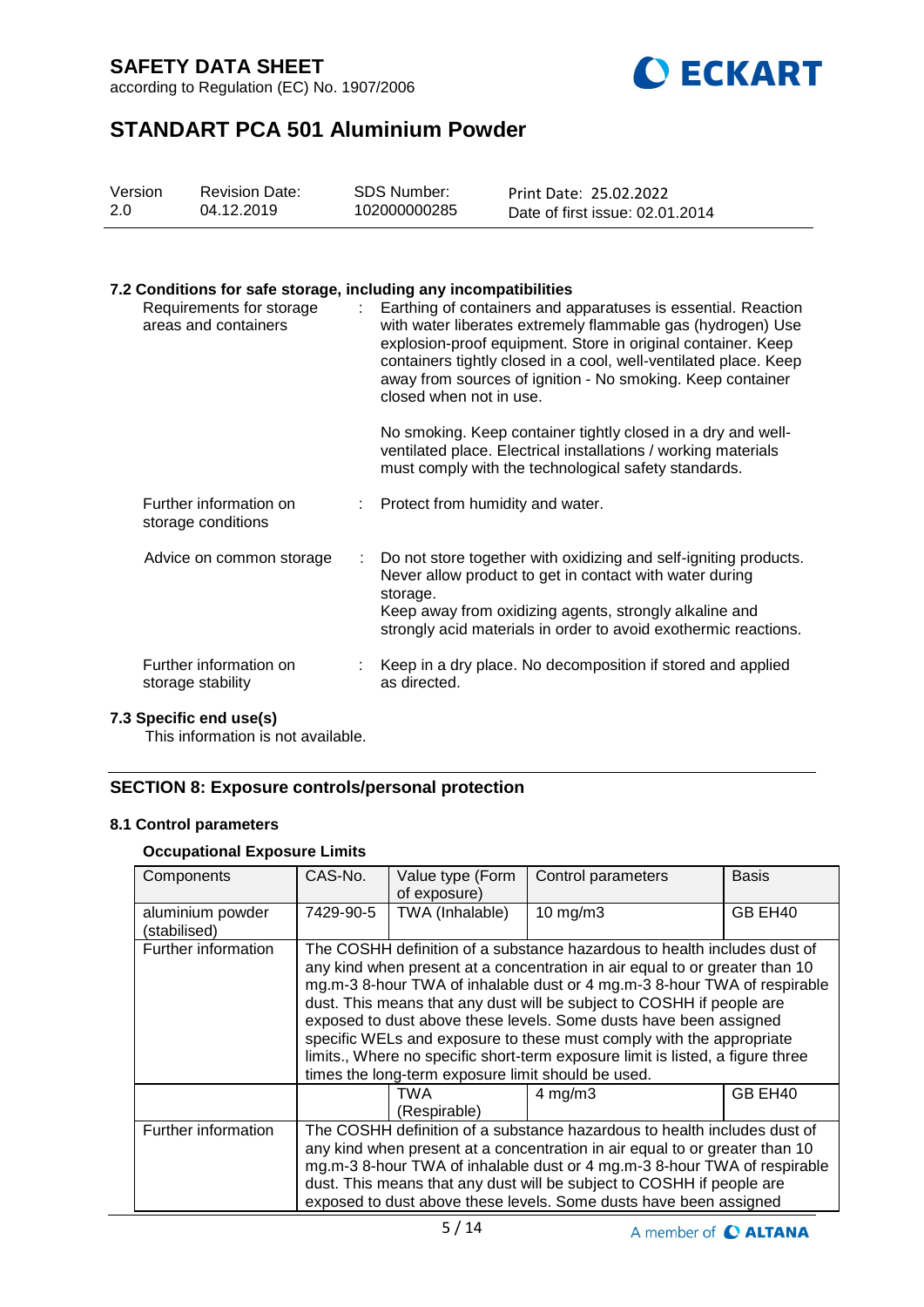according to Regulation (EC) No. 1907/2006



# **STANDART PCA 501 Aluminium Powder**

| Version | <b>Revision Date:</b> | <b>SDS Number:</b> | Print Date: 25.02.2022          |  |
|---------|-----------------------|--------------------|---------------------------------|--|
| 2.0     | 04.12.2019            | 102000000285       | Date of first issue: 02.01.2014 |  |

|                     | specific WELs and exposure to these must comply with the appropriate<br>limits., Where no specific short-term exposure limit is listed, a figure three                                                                                                                                                                                                                                                                                                                                                                                                                                                                                                                                                                                                                                                                                                                                                                                                                                                                                                                                                                                                                                                                                                                                                                                                                                                                                                                                                                                                                                                                                        |         |  |  |
|---------------------|-----------------------------------------------------------------------------------------------------------------------------------------------------------------------------------------------------------------------------------------------------------------------------------------------------------------------------------------------------------------------------------------------------------------------------------------------------------------------------------------------------------------------------------------------------------------------------------------------------------------------------------------------------------------------------------------------------------------------------------------------------------------------------------------------------------------------------------------------------------------------------------------------------------------------------------------------------------------------------------------------------------------------------------------------------------------------------------------------------------------------------------------------------------------------------------------------------------------------------------------------------------------------------------------------------------------------------------------------------------------------------------------------------------------------------------------------------------------------------------------------------------------------------------------------------------------------------------------------------------------------------------------------|---------|--|--|
|                     | times the long-term exposure limit should be used.                                                                                                                                                                                                                                                                                                                                                                                                                                                                                                                                                                                                                                                                                                                                                                                                                                                                                                                                                                                                                                                                                                                                                                                                                                                                                                                                                                                                                                                                                                                                                                                            |         |  |  |
|                     | TWA (inhalable<br>$10$ mg/m $3$<br>dust)                                                                                                                                                                                                                                                                                                                                                                                                                                                                                                                                                                                                                                                                                                                                                                                                                                                                                                                                                                                                                                                                                                                                                                                                                                                                                                                                                                                                                                                                                                                                                                                                      | GB EH40 |  |  |
| Further information | For the purposes of these limits, respirable dust and inhalable dust are<br>those fractions of airborne dust which will be collected when sampling is<br>undertaken in accordance with the methods described in MDHS14/4<br>General methods for sampling and gravimetric analysis or respirable,<br>thoracic and inhalable aerosols, The COSHH definition of a substance<br>hazardous to health includes dust of any kind when present at a<br>concentration in air equal to or greater than 10 mg.m-3 8-hour TWA of<br>inhalable dust or 4 mg.m-3 8-hour TWA of respirable dust. This means that<br>any dust will be subject to COSHH if people are exposed to dust above<br>these levels. Some dusts have been assigned specific WELs and exposure<br>to these must comply with the appropriate limits., Most industrial dusts<br>contain particles of a wide range of sizes. The behaviour, deposition and<br>fate of any particular particle after entry into the human respiratory system,<br>and the body response that it elicits, depend on the nature and size of the<br>particle. HSE distinguishes two size fractions for limit-setting purposes<br>termed 'inhalable' and 'respirable'., Inhalable dust approximates to the<br>fraction of airborne material that enters the nose and mouth during breathing<br>and is therefore available for deposition in the respiratory tract. Respirable<br>dust approximates to the fraction that penetrates to the gas exchange region<br>of the lung. Fuller definitions and explanatory material are given in                                                                           |         |  |  |
|                     | MDHS14/4., Where dusts contain components that have their own assigned<br>WEL, all the relevant limits should be complied with., Where no specific<br>short-term exposure limit is listed, a figure three times the long-term<br>exposure limit should be used.                                                                                                                                                                                                                                                                                                                                                                                                                                                                                                                                                                                                                                                                                                                                                                                                                                                                                                                                                                                                                                                                                                                                                                                                                                                                                                                                                                               |         |  |  |
|                     | 4 mg/m $3$<br><b>TWA (Respirable</b><br>dust)                                                                                                                                                                                                                                                                                                                                                                                                                                                                                                                                                                                                                                                                                                                                                                                                                                                                                                                                                                                                                                                                                                                                                                                                                                                                                                                                                                                                                                                                                                                                                                                                 | GB EH40 |  |  |
| Further information | For the purposes of these limits, respirable dust and inhalable dust are<br>those fractions of airborne dust which will be collected when sampling is<br>undertaken in accordance with the methods described in MDHS14/4<br>General methods for sampling and gravimetric analysis or respirable,<br>thoracic and inhalable aerosols, The COSHH definition of a substance<br>hazardous to health includes dust of any kind when present at a<br>concentration in air equal to or greater than 10 mg.m-3 8-hour TWA of<br>inhalable dust or 4 mg.m-3 8-hour TWA of respirable dust. This means that<br>any dust will be subject to COSHH if people are exposed to dust above<br>these levels. Some dusts have been assigned specific WELs and exposure<br>to these must comply with the appropriate limits., Most industrial dusts<br>contain particles of a wide range of sizes. The behaviour, deposition and<br>fate of any particular particle after entry into the human respiratory system,<br>and the body response that it elicits, depend on the nature and size of the<br>particle. HSE distinguishes two size fractions for limit-setting purposes<br>termed 'inhalable' and 'respirable'., Inhalable dust approximates to the<br>fraction of airborne material that enters the nose and mouth during breathing<br>and is therefore available for deposition in the respiratory tract. Respirable<br>dust approximates to the fraction that penetrates to the gas exchange region<br>of the lung. Fuller definitions and explanatory material are given in<br>MDHS14/4., Where dusts contain components that have their own assigned |         |  |  |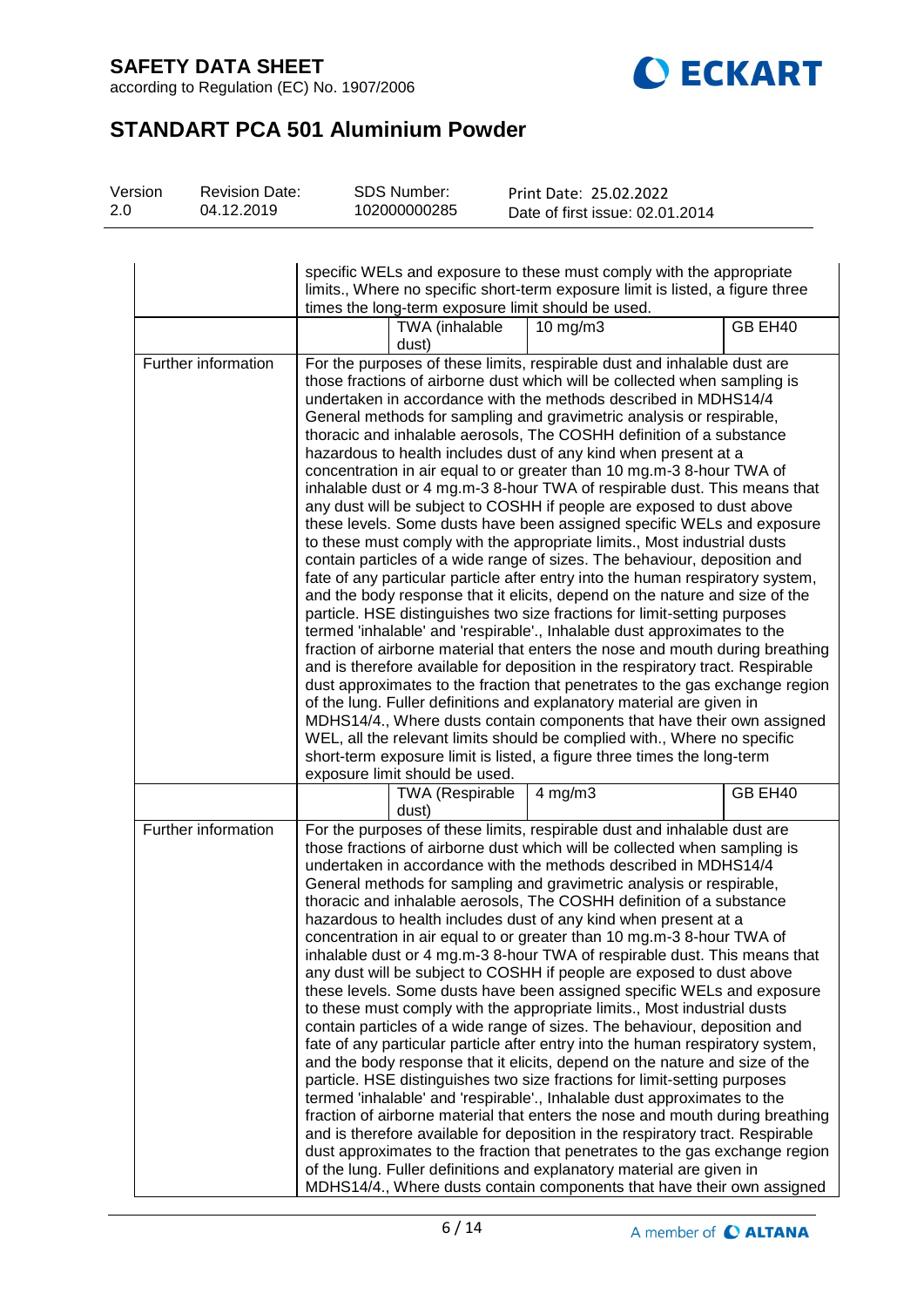according to Regulation (EC) No. 1907/2006



# **STANDART PCA 501 Aluminium Powder**

| <b>Revision Date:</b><br>04.12.2019 |                                                                                                                                    |                                                           | Print Date: 25.02.2022<br>Date of first issue: 02.01.2014                                                                                                                                                                                                                                        |
|-------------------------------------|------------------------------------------------------------------------------------------------------------------------------------|-----------------------------------------------------------|--------------------------------------------------------------------------------------------------------------------------------------------------------------------------------------------------------------------------------------------------------------------------------------------------|
|                                     |                                                                                                                                    |                                                           | WEL, all the relevant limits should be complied with., Where no specific<br>short-term exposure limit is listed, a figure three times the long-term                                                                                                                                              |
|                                     |                                                                                                                                    |                                                           |                                                                                                                                                                                                                                                                                                  |
|                                     |                                                                                                                                    |                                                           |                                                                                                                                                                                                                                                                                                  |
|                                     |                                                                                                                                    | Face-shield                                               |                                                                                                                                                                                                                                                                                                  |
|                                     |                                                                                                                                    |                                                           |                                                                                                                                                                                                                                                                                                  |
|                                     |                                                                                                                                    | Leather                                                   |                                                                                                                                                                                                                                                                                                  |
|                                     |                                                                                                                                    |                                                           | Leather gloves The choice of an appropriate glove does not<br>only depend on its material but also on other quality features<br>and is different from one producer to the other.<br>The suitability for a specific workplace should be discussed<br>with the producers of the protective gloves. |
|                                     |                                                                                                                                    |                                                           | Anti-static and fire resistant protective clothing. DIN EN<br>11612; EN 533; EN 1149-1. Anti-static safety shoes.                                                                                                                                                                                |
|                                     |                                                                                                                                    |                                                           | Dust impervious protective suit<br>Choose body protection according to the amount and<br>concentration of the dangerous substance at the work place.                                                                                                                                             |
|                                     |                                                                                                                                    | requires.<br>P1 filter                                    | Use suitable breathing protection if workplace concentration<br>Breathing apparatus with filter.                                                                                                                                                                                                 |
|                                     | <b>8.2 Exposure controls</b><br>Eye protection<br>Hand protection<br>Material<br>Glove length<br>Remarks<br>Respiratory protection | Personal protective equipment<br>Skin and body protection | SDS Number:<br>102000000285<br>exposure limit should be used.<br>Safety glasses<br>Long sleeve gloves                                                                                                                                                                                            |

| Water | The product should not be allowed to enter drains, water |
|-------|----------------------------------------------------------|
|       | courses or the soil.                                     |

## **SECTION 9: Physical and chemical properties**

## **9.1 Information on basic physical and chemical properties**

| Appearance      | : powder            |
|-----------------|---------------------|
| Colour          | : silver            |
| Odour           | : odourless         |
| Odour Threshold | : No data available |
| pН              | : No data available |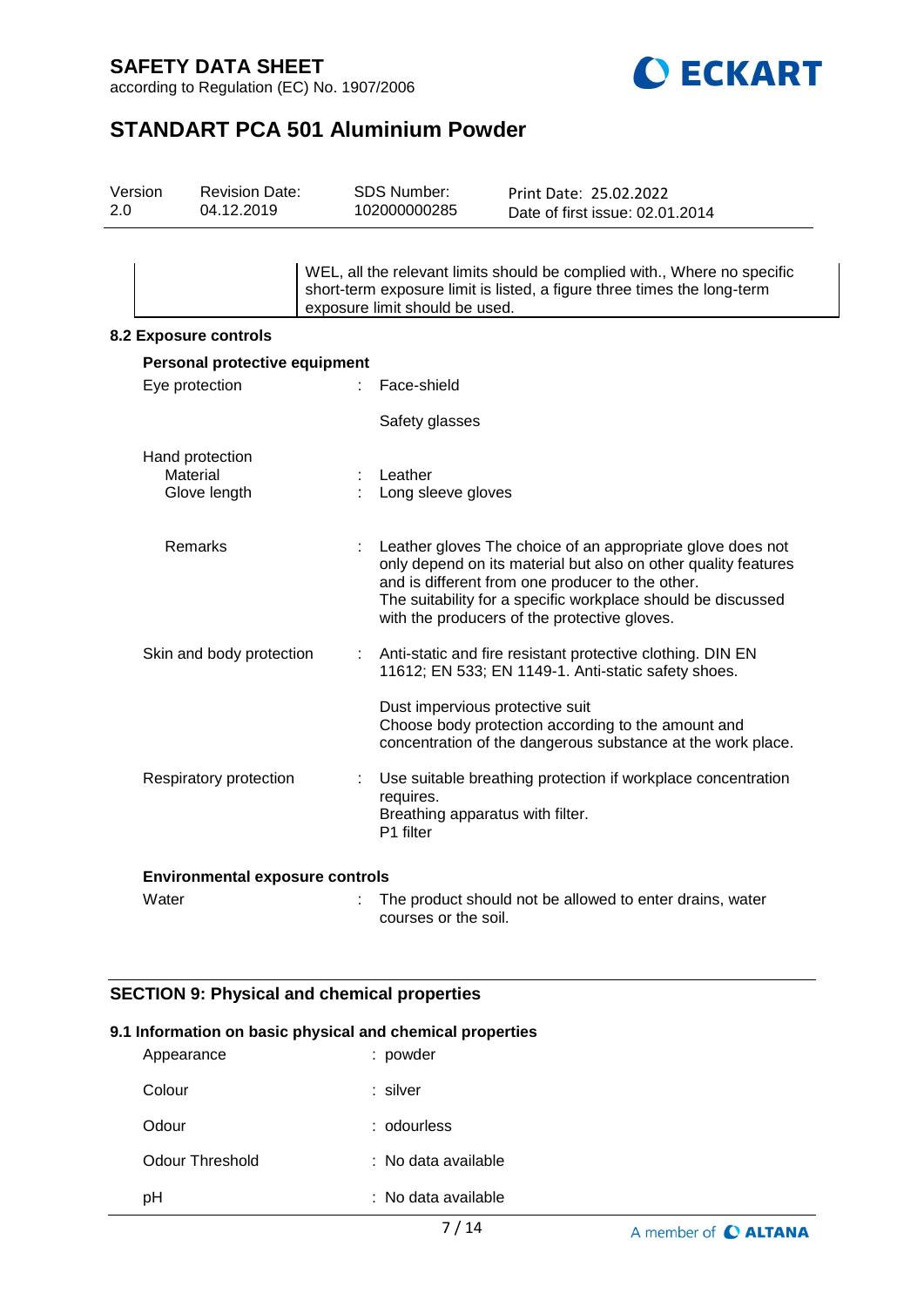according to Regulation (EC) No. 1907/2006



# **STANDART PCA 501 Aluminium Powder**

| Version<br>2.0 | <b>Revision Date:</b><br>04.12.2019                 | <b>SDS Number:</b><br>102000000285 | Print Date: 25.02.2022<br>Date of first issue: 02.01.2014 |
|----------------|-----------------------------------------------------|------------------------------------|-----------------------------------------------------------|
|                |                                                     |                                    |                                                           |
|                | Melting point/freezing point                        | :660 °C                            |                                                           |
|                | Boiling point/boiling range                         | : 2,467 °C                         |                                                           |
|                | Flash point                                         | : No data available                |                                                           |
|                | Evaporation rate                                    | : No data available                |                                                           |
|                | Flammability (solid, gas)                           | : No data available                |                                                           |
|                | Self-ignition                                       | : No data available                |                                                           |
|                | Auto-ignition temperature                           | : 340 $^{\circ}$ C                 |                                                           |
|                | Smoldering temperature                              | : 230 °C                           |                                                           |
|                | Decomposition temperature                           | : No data available                |                                                           |
|                | <b>Explosive properties</b>                         | : No data available                |                                                           |
|                | Oxidizing properties                                | : No data available                |                                                           |
|                | Upper explosion limit / Upper<br>flammability limit | : No data available                |                                                           |
|                | Lower explosion limit / Lower<br>flammability limit | : $30 g/m3$                        |                                                           |
|                | Vapour pressure                                     | : No data available                |                                                           |
|                | Relative vapour density                             | : No data available                |                                                           |
|                | Relative density                                    | : No data available                |                                                           |
|                | Density                                             | : $2.4$ g/cm3                      |                                                           |
|                | <b>Bulk density</b>                                 | : No data available                |                                                           |
|                | Water solubility                                    | : No data available                |                                                           |
|                | Solubility in other solvents                        | : No data available                |                                                           |
|                | Partition coefficient: n-<br>octanol/water          | : No data available                |                                                           |
|                | Decomposition temperature                           | : No data available                |                                                           |
|                | Viscosity, dynamic                                  | : No data available                |                                                           |
|                | Viscosity, kinematic                                | : No data available                |                                                           |
|                | Flow time                                           | : No data available                |                                                           |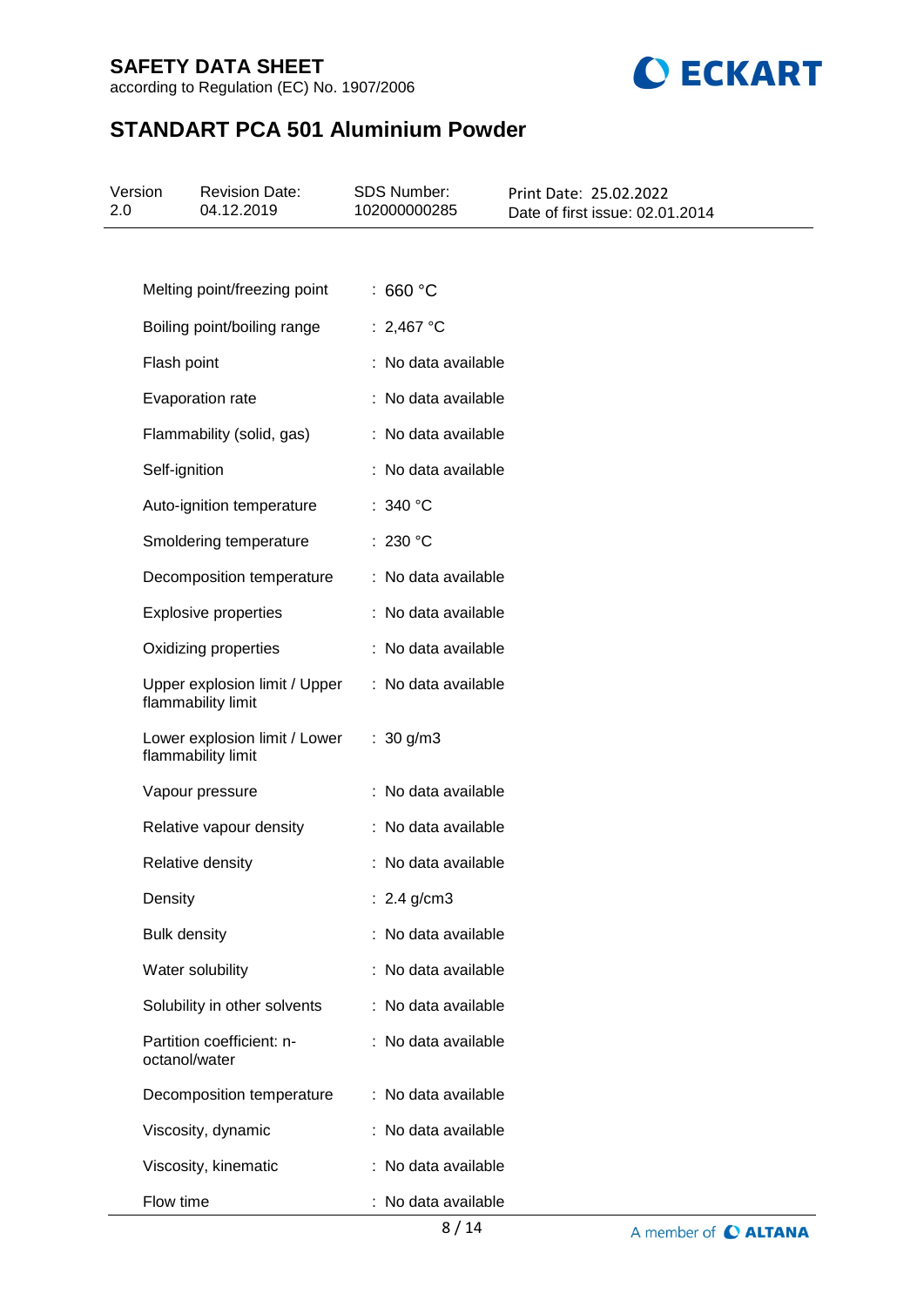according to Regulation (EC) No. 1907/2006



# **STANDART PCA 501 Aluminium Powder**

| Version | <b>Revision Date:</b> | SDS Number:  | Print Date: 25.02.2022          |
|---------|-----------------------|--------------|---------------------------------|
| 2.0     | 04.12.2019            | 102000000285 |                                 |
|         |                       |              | Date of first issue: 02.01.2014 |

#### **9.2 Other information**

No data available

### **SECTION 10: Stability and reactivity**

#### **10.1 Reactivity**

No decomposition if stored and applied as directed.

#### **10.2 Chemical stability**

No decomposition if stored and applied as directed.

#### **10.3 Possibility of hazardous reactions**

| Hazardous reactions | : Contact with acids and alkalis may release hydrogen. |
|---------------------|--------------------------------------------------------|
|                     | Stable under recommended storage conditions.           |
|                     | Dust may form explosive mixture in air.                |

#### **10.4 Conditions to avoid**

Conditions to avoid : Heat, flames and sparks.

#### **10.5 Incompatible materials**

Materials to avoid **:** Acids Bases Oxidizing agents **Water** 

#### **10.6 Hazardous decomposition products**

Contact with water or humid air : This information is not available.

Thermal decomposition : This information is not available.

#### **SECTION 11: Toxicological information**

#### **11.1 Information on toxicological effects**

### **Acute toxicity**

Not classified based on available information.

## **Components:**

#### **aluminium powder (stabilised):**

Acute inhalation toxicity : LC50 (Rat): > 5 mg/l Exposure time: 4 h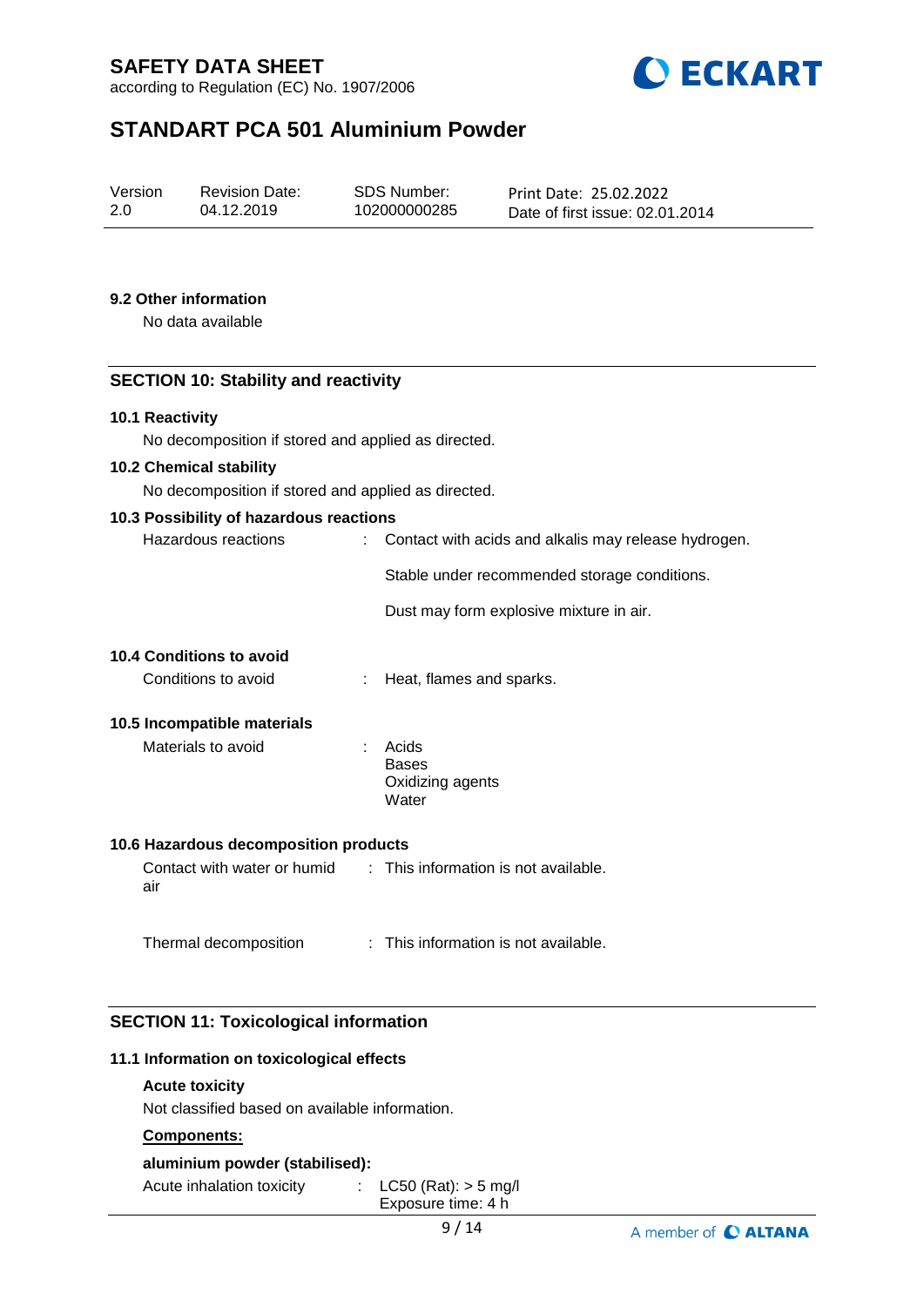according to Regulation (EC) No. 1907/2006



# **STANDART PCA 501 Aluminium Powder**

| Version | <b>Revision Date:</b> | SDS Number:  | Print Date: 25.02.2022          |
|---------|-----------------------|--------------|---------------------------------|
| 2.0     | 04.12.2019            | 102000000285 | Date of first issue: 02.01.2014 |

Test atmosphere: dust/mist

#### **Skin corrosion/irritation**

Not classified based on available information.

#### **Serious eye damage/eye irritation** Not classified based on available information.

**Respiratory or skin sensitisation**

#### **Skin sensitisation**

Not classified based on available information.

#### **Respiratory sensitisation**

Not classified based on available information.

#### **Germ cell mutagenicity**

Not classified based on available information.

## **Carcinogenicity**

Not classified based on available information.

#### **Reproductive toxicity**

Not classified based on available information.

#### **STOT - single exposure**

Not classified based on available information.

#### **STOT - repeated exposure**

Not classified based on available information.

#### **Aspiration toxicity**

Not classified based on available information.

#### **Further information**

**Product:**

Remarks: No data available

#### **SECTION 12: Ecological information**

#### **12.1 Toxicity**

No data available

## **12.2 Persistence and degradability**

No data available

## **12.3 Bioaccumulative potential**

No data available

#### **12.4 Mobility in soil**

No data available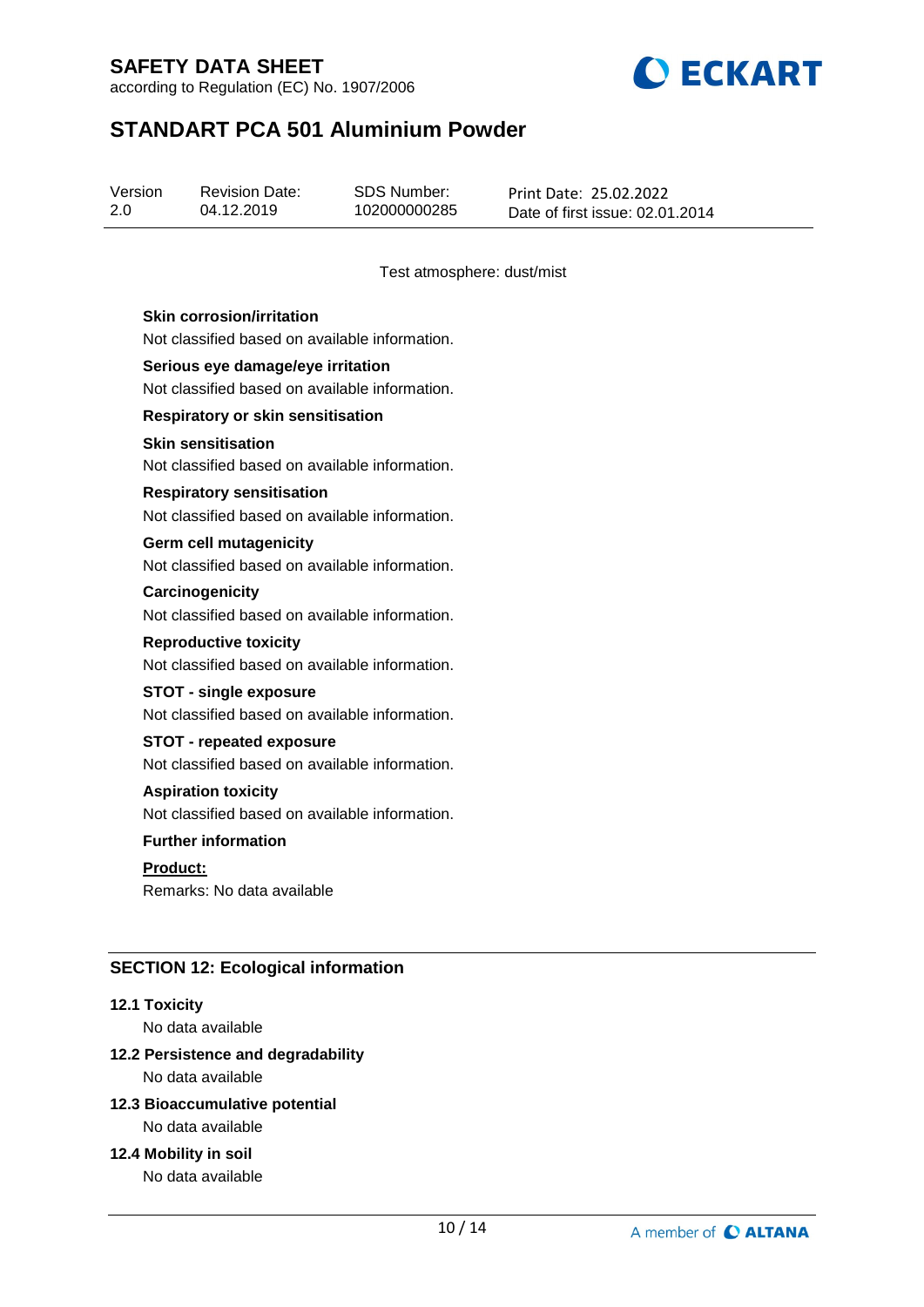according to Regulation (EC) No. 1907/2006



# **STANDART PCA 501 Aluminium Powder**

| Version<br>2.0 | <b>Revision Date:</b><br>04.12.2019                     |    | <b>SDS Number:</b><br>102000000285                                                            | Print Date: 25.02.2022<br>Date of first issue: 02.01.2014                                                                                                 |
|----------------|---------------------------------------------------------|----|-----------------------------------------------------------------------------------------------|-----------------------------------------------------------------------------------------------------------------------------------------------------------|
|                | 12.5 Results of PBT and vPvB assessment<br>Not relevant |    |                                                                                               |                                                                                                                                                           |
|                | 12.6 Other adverse effects                              |    |                                                                                               |                                                                                                                                                           |
|                | <b>Product:</b><br>Additional ecological<br>information |    | No data available                                                                             |                                                                                                                                                           |
|                | <b>SECTION 13: Disposal considerations</b>              |    |                                                                                               |                                                                                                                                                           |
|                | European Waste Catalogue<br>European Waste Catalogue    | ÷. | containing hazardous substances                                                               | : 12 01 04 - non-ferrous metal dust and particles<br>10 03 21 - other particulates and dust (including ball-mill dust)                                    |
|                | 13.1 Waste treatment methods                            |    |                                                                                               |                                                                                                                                                           |
|                | Product                                                 |    | Do not dispose of waste into sewer.<br>chemical or used container.                            | Do not contaminate ponds, waterways or ditches with<br>Send to a licensed waste management company.<br>In accordance with local and national regulations. |
|                | Contaminated packaging                                  |    | Empty remaining contents.<br>Dispose of as unused product.<br>Do not re-use empty containers. |                                                                                                                                                           |

Do not burn, or use a cutting torch on, the empty drum. In accordance with local and national regulations.

## **SECTION 14: Transport information**

| 14.1 UN number                  |    |                            |
|---------------------------------|----|----------------------------|
| <b>ADR</b>                      | ÷. | <b>UN 1309</b>             |
| <b>IMDG</b>                     | ÷. | <b>UN 1309</b>             |
| <b>IATA</b>                     | ÷. | <b>UN 1309</b>             |
| 14.2 UN proper shipping name    |    |                            |
| <b>ADR</b>                      |    | : ALUMINIUM POWDER, COATED |
| <b>IMDG</b>                     |    | : ALUMINIUM POWDER, COATED |
| <b>IATA</b>                     |    | Aluminium powder, coated   |
| 14.3 Transport hazard class(es) |    |                            |
| <b>ADR</b>                      |    | $\therefore$ 4.1           |
| <b>IMDG</b>                     |    | : 4.1                      |
| IATA                            | ÷  | 4.1                        |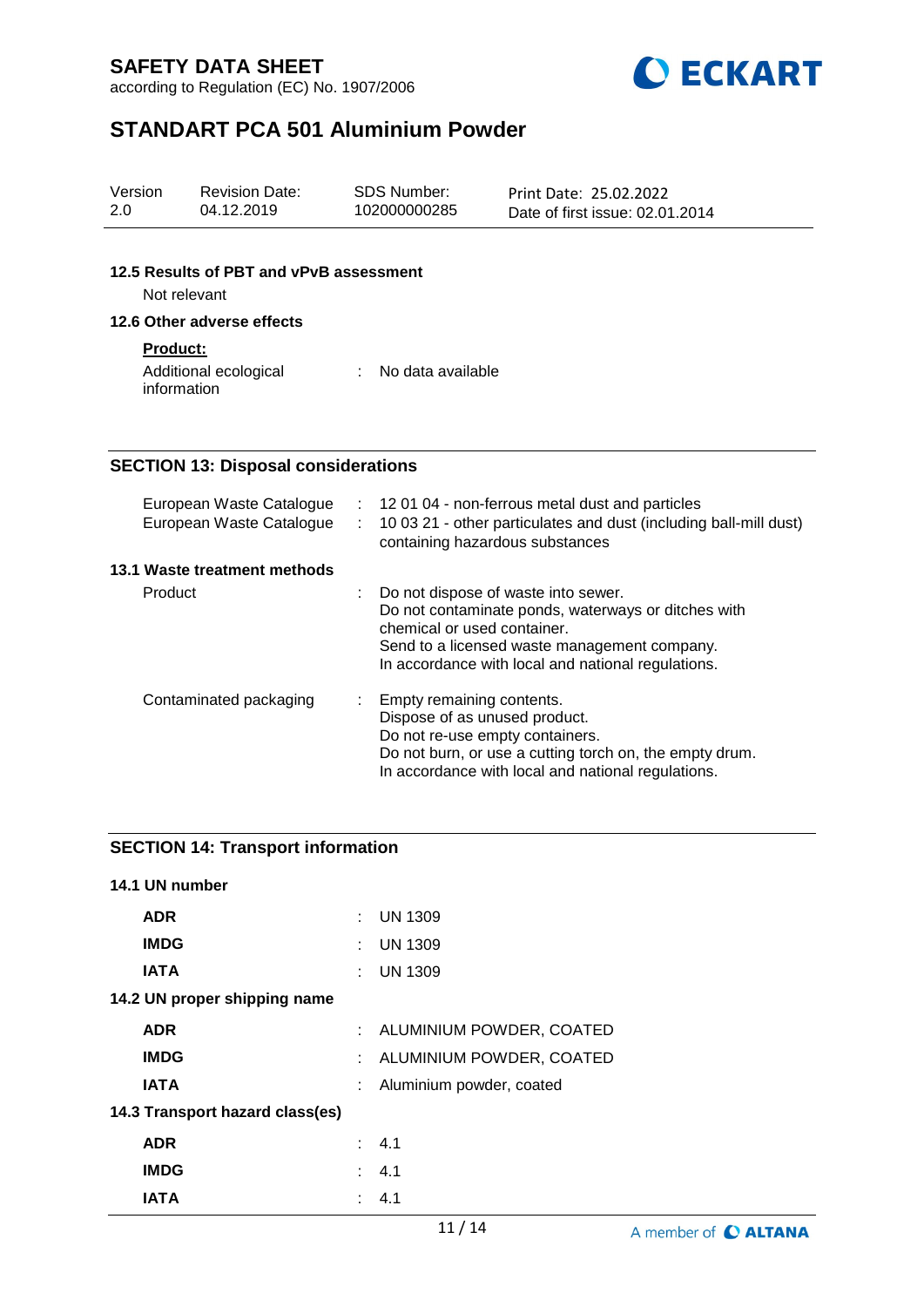according to Regulation (EC) No. 1907/2006



# **STANDART PCA 501 Aluminium Powder**

| Version<br>2.0                                                                                                     |                                                                                                                                                                                                      | <b>Revision Date:</b><br>04.12.2019                                                                |  | <b>SDS Number:</b><br>102000000285                                                                                           | Print Date: 25.02.2022<br>Date of first issue: 02.01.2014 |  |  |
|--------------------------------------------------------------------------------------------------------------------|------------------------------------------------------------------------------------------------------------------------------------------------------------------------------------------------------|----------------------------------------------------------------------------------------------------|--|------------------------------------------------------------------------------------------------------------------------------|-----------------------------------------------------------|--|--|
| 14.4 Packing group                                                                                                 |                                                                                                                                                                                                      |                                                                                                    |  |                                                                                                                              |                                                           |  |  |
|                                                                                                                    | <b>ADR</b><br>Packing group<br><b>Classification Code</b><br>Hazard Identification Number : 40<br>Labels<br>Tunnel restriction code<br><b>IMDG</b><br>Packing group<br>Labels<br>EmS Code<br>Remarks |                                                                                                    |  | $\mathbf{H}$<br>F <sub>3</sub><br>4.1<br>(E)<br>Ш<br>4.1<br>$:$ F-G, S-G<br>IMDG Code segregation group 15 - Powdered metals |                                                           |  |  |
|                                                                                                                    | <b>IATA (Cargo)</b><br>aircraft)<br>Packing group<br>Labels                                                                                                                                          | Packing instruction (cargo<br>Packing instruction (LQ)                                             |  | 448<br>Y441<br>$\mathbf{H}$<br>Division 4.1 - Flammable solids                                                               |                                                           |  |  |
|                                                                                                                    | Packing group<br>Labels                                                                                                                                                                              | <b>IATA (Passenger)</b><br>Packing instruction<br>(passenger aircraft)<br>Packing instruction (LQ) |  | 445<br>Y441<br>$\mathbf{H}$<br>Division 4.1 - Flammable solids                                                               |                                                           |  |  |
| <b>14.5 Environmental hazards</b>                                                                                  |                                                                                                                                                                                                      |                                                                                                    |  |                                                                                                                              |                                                           |  |  |
|                                                                                                                    | <b>ADR</b><br><b>IMDG</b>                                                                                                                                                                            | Environmentally hazardous<br>Marine pollutant                                                      |  | no<br>no                                                                                                                     |                                                           |  |  |
| 14.6 Special precautions for user<br>Not applicable                                                                |                                                                                                                                                                                                      |                                                                                                    |  |                                                                                                                              |                                                           |  |  |
| 14.7 Transport in bulk according to Annex II of Marpol and the IBC Code<br>Not applicable for product as supplied. |                                                                                                                                                                                                      |                                                                                                    |  |                                                                                                                              |                                                           |  |  |

## **SECTION 15: Regulatory information**

#### **15.1 Safety, health and environmental regulations/legislation specific for the substance or mixture**

REACH - Candidate List of Substances of Very High Concern for Authorisation (Article 59). : Not applicable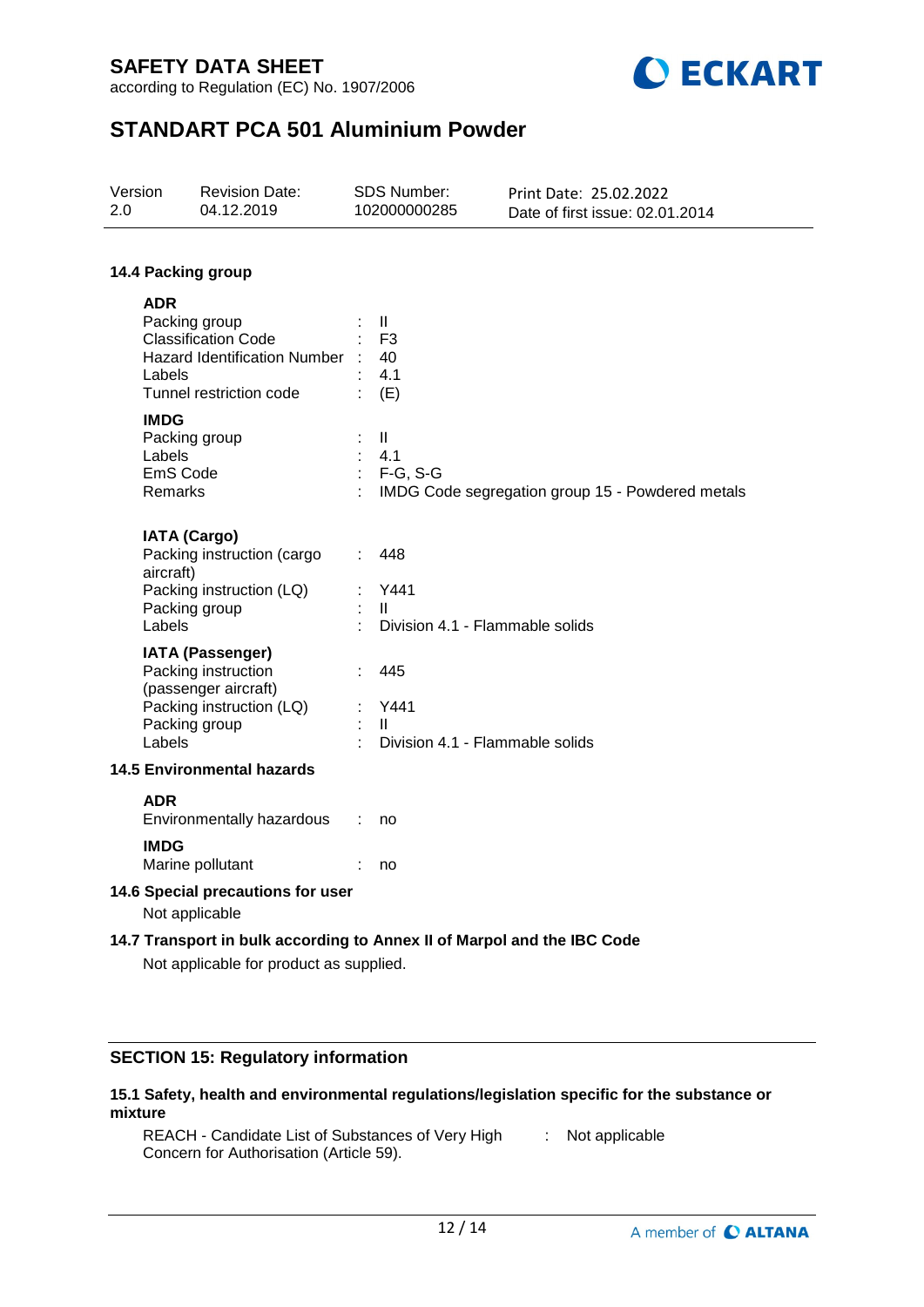according to Regulation (EC) No. 1907/2006



# **STANDART PCA 501 Aluminium Powder**

| Version | <b>Revision Da</b> |
|---------|--------------------|
| 2.0     | 04.12.2019         |

sion Date:

SDS Number: 102000000285

Print Date: 25.02.2022 Date of first issue: 02.01.2014

#### **15.2 Chemical safety assessment**

#### **SECTION 16: Other information**

#### **Full text of other abbreviations**

GB EH40 : UK. EH40 WEL - Workplace Exposure Limits GB EH40 / TWA : Long-term exposure limit (8-hour TWA reference period)

ADN - European Agreement concerning the International Carriage of Dangerous Goods by Inland Waterways; ADR - European Agreement concerning the International Carriage of Dangerous Goods by Road; AICS - Australian Inventory of Chemical Substances; ASTM - American Society for the Testing of Materials; bw - Body weight; CLP - Classification Labelling Packaging Regulation; Regulation (EC) No 1272/2008; CMR - Carcinogen, Mutagen or Reproductive Toxicant; DIN - Standard of the German Institute for Standardisation; DSL - Domestic Substances List (Canada); ECHA - European Chemicals Agency; EC-Number - European Community number; ECx - Concentration associated with x% response; ELx - Loading rate associated with x% response; EmS - Emergency Schedule; ENCS - Existing and New Chemical Substances (Japan); ErCx - Concentration associated with x% growth rate response; GHS - Globally Harmonized System; GLP - Good Laboratory Practice; IARC - International Agency for Research on Cancer; IATA - International Air Transport Association; IBC - International Code for the Construction and Equipment of Ships carrying Dangerous Chemicals in Bulk; IC50 - Half maximal inhibitory concentration; ICAO - International Civil Aviation Organization; IECSC - Inventory of Existing Chemical Substances in China; IMDG - International Maritime Dangerous Goods; IMO - International Maritime Organization; ISHL - Industrial Safety and Health Law (Japan); ISO - International Organisation for Standardization; KECI - Korea Existing Chemicals Inventory; LC50 - Lethal Concentration to 50 % of a test population; LD50 - Lethal Dose to 50% of a test population (Median Lethal Dose); MARPOL - International Convention for the Prevention of Pollution from Ships; n.o.s. - Not Otherwise Specified; NO(A)EC - No Observed (Adverse) Effect Concentration; NO(A)EL - No Observed (Adverse) Effect Level; NOELR - No Observable Effect Loading Rate; NZIoC - New Zealand Inventory of Chemicals; OECD - Organization for Economic Co-operation and Development; OPPTS - Office of Chemical Safety and Pollution Prevention; PBT - Persistent, Bioaccumulative and Toxic substance; PICCS - Philippines Inventory of Chemicals and Chemical Substances; (Q)SAR - (Quantitative) Structure Activity Relationship; REACH - Regulation (EC) No 1907/2006 of the European Parliament and of the Council concerning the Registration, Evaluation, Authorisation and Restriction of Chemicals; RID - Regulations concerning the International Carriage of Dangerous Goods by Rail; SADT - Self-Accelerating Decomposition Temperature; SDS - Safety Data Sheet; SVHC - Substance of Very High Concern; TCSI - Taiwan Chemical Substance Inventory; TRGS - Technical Rule for Hazardous Substances; TSCA - Toxic Substances Control Act (United States); UN - United Nations; vPvB - Very Persistent and Very Bioaccumulative

#### **Further information**

The information provided in this Safety Data Sheet is correct to the best of our knowledge, information and belief at the date of its publication. The information given is designed only as a guidance for safe handling, use, processing, storage, transportation, disposal and release and is not to be considered a warranty or quality specification. The information relates only to the specific material designated and may not be valid for such material used in combination with any other materials or in any process, unless specified in the text.

GB / EN